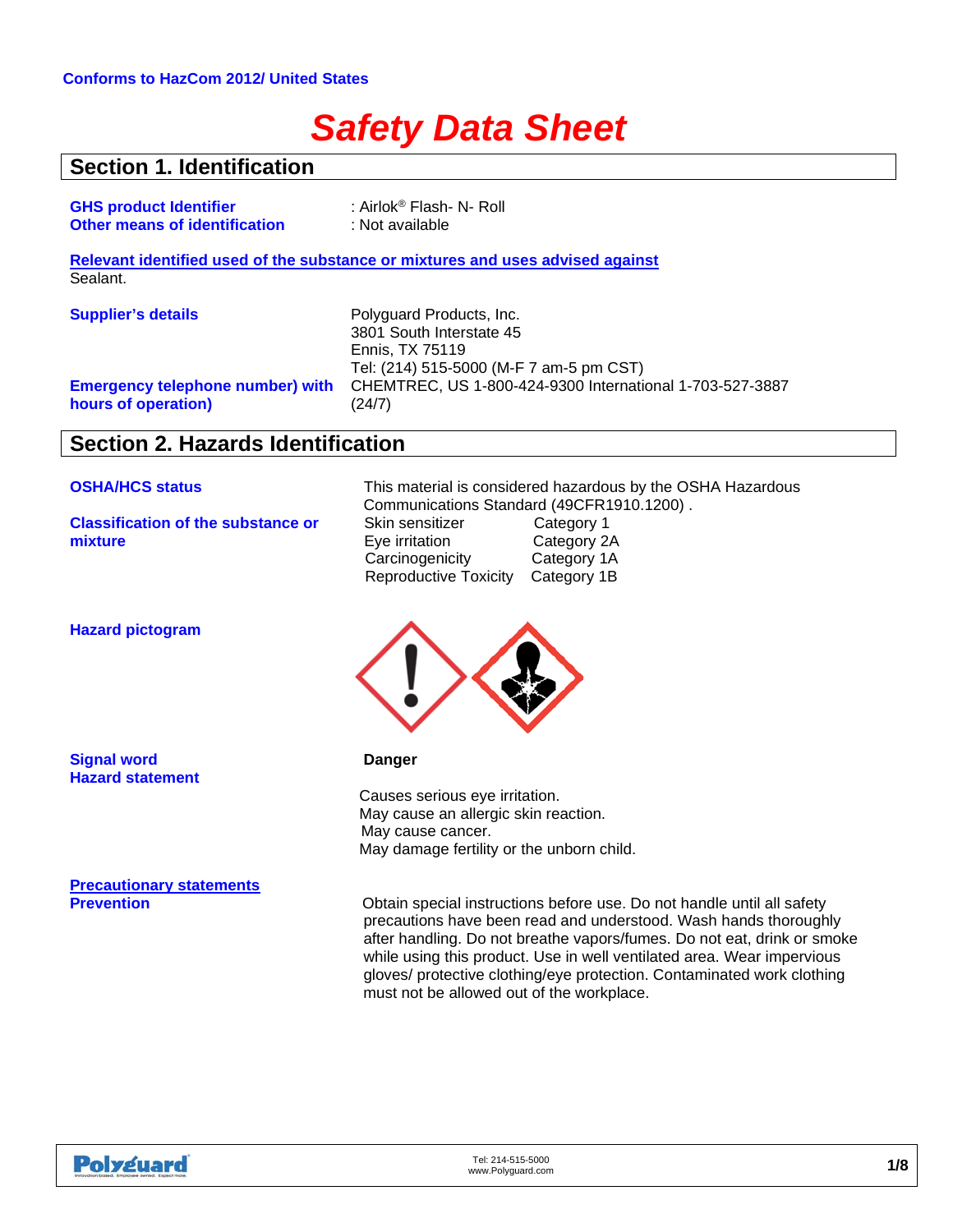## **Section 2. Hazards Identification**

| <b>Response</b>                         | If on skin: Wash with plenty of water. Take off contaminated clothing and<br>wash if before reuse. If skin irritation or rash occurs: get medical advice/<br>attention. If in eyes: Rinse cautiously with water for several minutes.<br>Remove contact lenses, if present and easy to do so. Continue rinsing. If<br>eye irritation persists: Get medical advice/ attention. If inhaled: remove<br>person to fresh air and keep comfortable for breathing. If experiencing<br>respiratory symptoms: Call a poison center/doctor. If swallowed: Rinse<br>mouth. DO NOT induce vomiting. Get medical advice/attention if you feel<br>unwell. If exposed or concerned: get medical advice/attention. |
|-----------------------------------------|---------------------------------------------------------------------------------------------------------------------------------------------------------------------------------------------------------------------------------------------------------------------------------------------------------------------------------------------------------------------------------------------------------------------------------------------------------------------------------------------------------------------------------------------------------------------------------------------------------------------------------------------------------------------------------------------------|
| <b>Storage</b>                          | Store locked up. Store in a well-ventilated place, keep cool. Keep container<br>tightly closed.                                                                                                                                                                                                                                                                                                                                                                                                                                                                                                                                                                                                   |
| <b>Disposal</b>                         | Dispose of contents and container in accordance with all local, regional,<br>national and international regulations.                                                                                                                                                                                                                                                                                                                                                                                                                                                                                                                                                                              |
| <b>Hazards not otherwise classified</b> | Not applicable.                                                                                                                                                                                                                                                                                                                                                                                                                                                                                                                                                                                                                                                                                   |
| <b>Unknown Acute Toxicity</b>           | 14.7 % of the mixture consists of ingredient(s) of unknown acute toxicity.                                                                                                                                                                                                                                                                                                                                                                                                                                                                                                                                                                                                                        |

## **Section 3. Composition/information on Ingredients**

| <b>Substance/Mixture</b>             | Mixture        |
|--------------------------------------|----------------|
| <b>Other means of identification</b> | Not available  |
| <b>CAS number/other identifiers</b>  |                |
| <b>CAS number</b>                    | Not applicable |

| Ingredient name                   | %               | <b>CAS Number</b> |
|-----------------------------------|-----------------|-------------------|
| <b>Silyl Terminated Polyether</b> | 10-30 %         | Proprietary       |
| Aminoalkoxysilane                 | $0.1 - 1.0\%$ * | 1760-24-3         |
| Calcium Carbonate**               | $40 - 70 \%$    | 1317-65-3         |
| Trimethoxyvinylsilane             | $0.1 - 1.0\%$ * | 2768-02-7         |
| Crystaline Silica, Quartz**       | $0.1 - 1.0\%$ * | 14808-60-7        |
| Dibutyltin bis(acetylacetonate)   | $0.1 - 1.0\%$ * | 22673-19-4        |
| Titanium Dioxide**                | $0.1 - 1.0\%$ * | 13463-67-7        |

\*\* Inhalation of particulates unlikely due to product's physical state.

\* The exact percentage (concentration) of composition has been withheld as a trade secret. Occupational exposure limits,if available,are listed in Section 8.

### **Section 4. First Aid Measures**

| Description of necessary first aid measures. |                                                                                                                                                                                                                                                                         |
|----------------------------------------------|-------------------------------------------------------------------------------------------------------------------------------------------------------------------------------------------------------------------------------------------------------------------------|
| <b>Eye contact</b>                           | In case of contact, immediately flush eyes with plenty of water for at least<br>15 minutes. Remove contact lenses if present and easy to do. Get medical<br>attention immediately.                                                                                      |
| <b>Inhalation</b>                            | If breathing is difficult, remove victim to fresh air and keep at rest in a<br>position comfortable for breathing. Get medical advice/attention if you feel<br>unwell.                                                                                                  |
| <b>Skin contact</b>                          | In case of contact, immediately flush skin with plenty of soap and water. For<br>minor contact, avoid spreading material on affected skin. If skin irritation or<br>rash occurs: get medical attention/advice. Take off contaminated clothing<br>and wash before reuse. |
|                                              |                                                                                                                                                                                                                                                                         |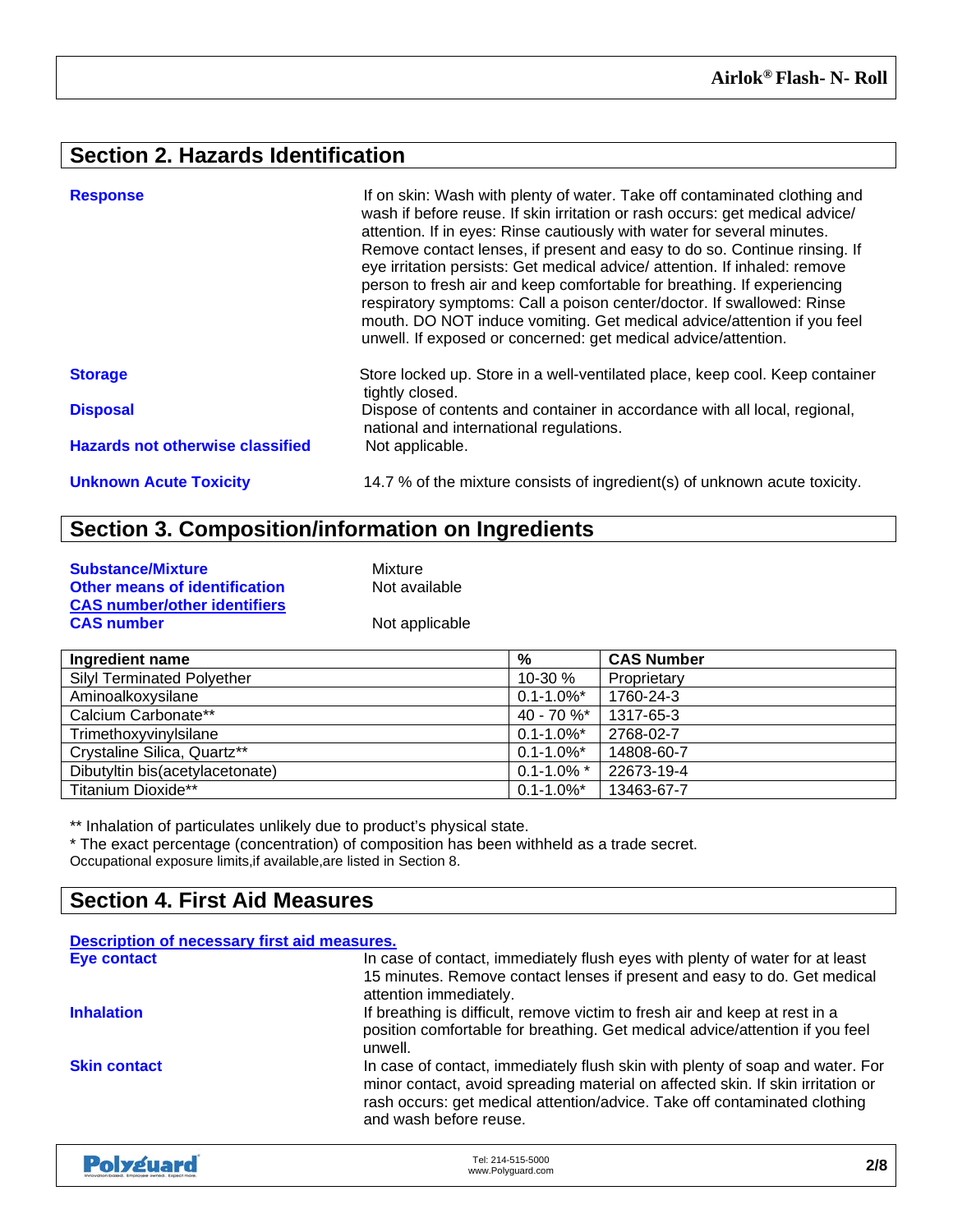## **Section 4. First Aid Measures**

| <b>Ingestion</b>                                   | If swallowed, do not induce vomiting unless directed to do so by medical<br>personnel. Never give anything by mouth to an unconscious person. Get<br>medical advice/attention.                                                                                                                                     |
|----------------------------------------------------|--------------------------------------------------------------------------------------------------------------------------------------------------------------------------------------------------------------------------------------------------------------------------------------------------------------------|
| Most important symptoms/effects, acute and delayed |                                                                                                                                                                                                                                                                                                                    |
| Eye contact                                        | Causes serious eye irritation. Symptoms may include discomfort or pain,<br>excess blinking and tear production, with marked redness and swelling of the<br>conjunctiva.                                                                                                                                            |
| <b>Inhalation</b>                                  | May cause respiratory tract irritation. May cause damage to organs through<br>prolonged or repeated exposure. This product contains crystalline silica.<br>Prolonged or repeated inhalation of respirable crystalline silica from this<br>product can cause silicosis, a serious disabling and fatal lung disease. |
| <b>Skin contact</b>                                | May cause skin irritation. Handling can cause dry skin, discomfort, irritation<br>and dermatitis. May cause an allergic skin reaction.                                                                                                                                                                             |
| <b>Ingestion</b>                                   | Maybe harmful if swallowed. Ingestion may cause discomfort and/or<br>distress, nausea or vomiting.                                                                                                                                                                                                                 |
|                                                    | Indication of immediate medical attention and special treatment needed, if necessary.                                                                                                                                                                                                                              |
| <b>Notes to physician:</b>                         | Symptoms may not appear immediately.                                                                                                                                                                                                                                                                               |
| <b>Specific treatments</b>                         | No specific treatment.                                                                                                                                                                                                                                                                                             |
| <b>Protection of first-aiders:</b>                 | No action shall be taken involving any personal risk or without suitable<br>training. If it is suspected that fumes are still present, the rescuer should<br>wear an appropriate mask or self-contained breathing apparatus. It may be<br>dangerous to the person providing the aid to give mouth to mouth         |

## **Section 5. Fire-Fighting Measures**

| <b>Extinguishing media</b>                         |                                                                                                                                                                              |
|----------------------------------------------------|------------------------------------------------------------------------------------------------------------------------------------------------------------------------------|
| <b>Suitable extinguishing media</b>                | Use extinguishing measures that are appropriate to local circumstances and<br>the surrounding environment.                                                                   |
| <b>Unsuitable extinguishing media</b>              | Use of water spray when fighting fire may be inefficient.                                                                                                                    |
| <b>Hazardous thermal decomposition</b><br>products | Nitrogen Oxides (corrosive)                                                                                                                                                  |
| <b>Special protective equipment</b>                | Fire-fighters should wear appropriate protective equipment and self-<br>contained breathing apparatus (SCBA) with a full-face piece operated in a<br>positive pressure mode. |

resuscitation.

### **Section 6. Accidental Release Measures**

| Personal precautions, protective equipment and emergency procedures. |                                                                                                                                                                                                                                                                          |     |
|----------------------------------------------------------------------|--------------------------------------------------------------------------------------------------------------------------------------------------------------------------------------------------------------------------------------------------------------------------|-----|
| For non emergency personal                                           | Evacuate surrounding area. Keep unnecessary and unprotected personnel<br>from entering. Avoid breathing vapor or mist. Provide adequate ventilation.<br>Wear appropriate respirator when ventilation is inadequate. Put on<br>appropriate personal protective equipment. |     |
| For emergency responders                                             | If specialized clothing is required to deal with the spillage, take note of any<br>information in Section 8 on suitable and unsuitable materials. See also the<br>information in "For non-emergency personnel.                                                           |     |
| <b>Enviromental precautions</b>                                      | Avoid disposal of spilled material and runoff and contact with soil, waterways,<br>drains and sewers. Inform the relevant authorities if the product has caused<br>environmental pollution (sewers, waterways, soil, or air).                                            |     |
| Polysuard                                                            | Tel: 214-515-5000<br>www.Polyguard.com                                                                                                                                                                                                                                   | 3/8 |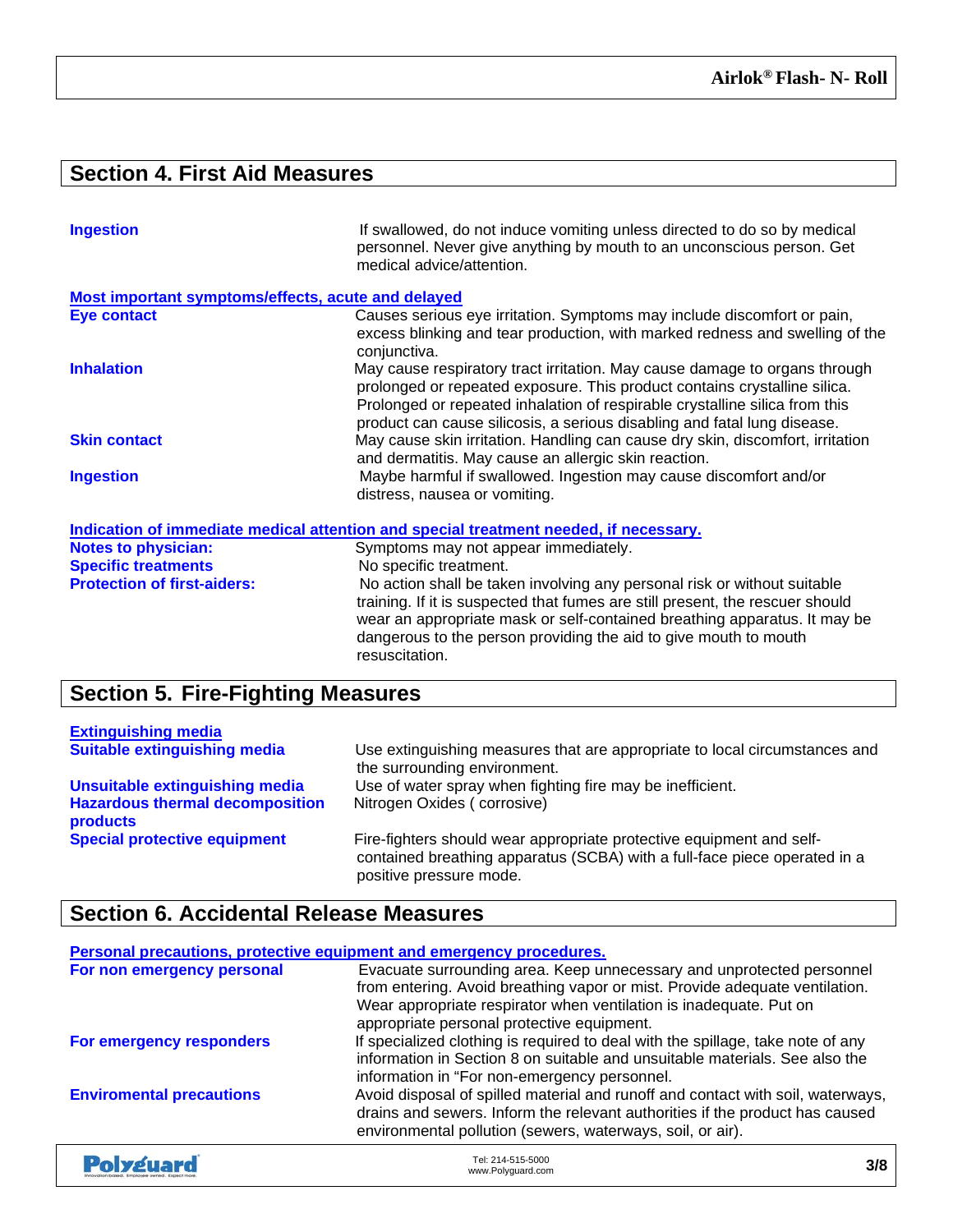### **Section 6. Accidental Release Measures**

### **Methods and materials for containment and cleaning up**

**Spill Approach release from upwind. Remove all sources of ignition. Use non**sparking tools for clean-up. Prevent entry into sewers, water courses. Stop leak if without risk. Move container from spill area. Contain and collect spillage with non-combustible, absorbent materials i.e. sand, earth, vermiculite or diatomaceous earth and place in container for disposal according to local regulations Dispose of via a licensed waste disposal contractor. See Section 13 for waste disposal.

### **Section 7. Handling and Storage**

| <b>Precautions for safe handling</b>                                   |                                                                                                                                                                                                                                                                         |
|------------------------------------------------------------------------|-------------------------------------------------------------------------------------------------------------------------------------------------------------------------------------------------------------------------------------------------------------------------|
| <b>Protective measures</b>                                             | Use in well- ventilated areas. Wear impervious gloves and eye protection.<br>Do not mix with other chemical products, except as indicated by the<br>manufacturers. Do not get in eyes. Do not get on skin or clothing. Do not<br>breathe vapor or mist. Do not swallow. |
| <b>Advice on general occupational</b><br>hygiene                       | Use good industrial hygiene practices and wear recommended personal<br>protection. Launder contaminated clothing before reuse. Wash hands<br>before eating, drinking or smoking.                                                                                        |
| <b>Conditions for safe storage,</b><br>including any incompatibilities | Store in accordance with local regulations. Store locked up. Keep container<br>tightly closed and sealed until ready to use. Do not store in unlabeled<br>containers. Store at room temperature.                                                                        |

### **Section 8. Exposure Controls/Personal Protection**

#### **Control parameters Occupational exposure limits**

| Ingredient name                   | <b>OSHA-PEL</b>              | <b>ACGIH-TLV</b>                |
|-----------------------------------|------------------------------|---------------------------------|
| <b>Silyl Terminated Polyether</b> | Not Available                | Not available                   |
| Aminoalkoxysilane                 | Not Available                | Not Available                   |
| Calcium Carbonate**               | 5 mg/m <sup>3</sup> (Resp.)  | 5 mg/m <sup>3</sup> (Resp.)     |
|                                   | 15 mg/m <sup>3</sup> (Total) |                                 |
| Trimethoxyvinysilane              | Not Available                | Not available                   |
| Crystalline Silica, Quartz**      | $0.05 \,\mathrm{mg/m^3}$     | 0.025 mg/m <sup>3</sup> (Resp.) |
| Dibutyltin bis(acetylacetonate)   | 0.1 mg/m <sup>3</sup>        | 0.1 mg/m <sup>3</sup>           |

\*\* Inhalation of particles unlikely due to product's physical state.

| <b>Environmental engineering</b><br><b>controls</b><br><b>Hygiene measure:</b> | Use ventilation adequate to keep exposures (airborne levels of dust, fume,<br>vapor, etc.) below recommended exposure limits.<br>Wash hands, forearms and face thoroughly after handling chemical products,<br>before eating, smoking, and using the lavatory and at the end of the working<br>period. Ensure that eyewash stations and safety showers are close to the<br>work station location. |
|--------------------------------------------------------------------------------|---------------------------------------------------------------------------------------------------------------------------------------------------------------------------------------------------------------------------------------------------------------------------------------------------------------------------------------------------------------------------------------------------|
| <b>Eye/face protection</b>                                                     | Safety eyewear complying with an approved standard should be used when<br>risk assessment indicates this is necessary to avoid exposure to liquid<br>splashes. If contact is possible, the following protection should be worn,<br>unless the assessment indicates a higher degree of protection: Safety glasses<br>with side shields.                                                            |
|                                                                                |                                                                                                                                                                                                                                                                                                                                                                                                   |

| <b>Polyguard</b><br>Innovation based. Employee owned. Expect more. | Tel: 214-515-5000<br>www.Polyguard.com | 4/8 |
|--------------------------------------------------------------------|----------------------------------------|-----|
|--------------------------------------------------------------------|----------------------------------------|-----|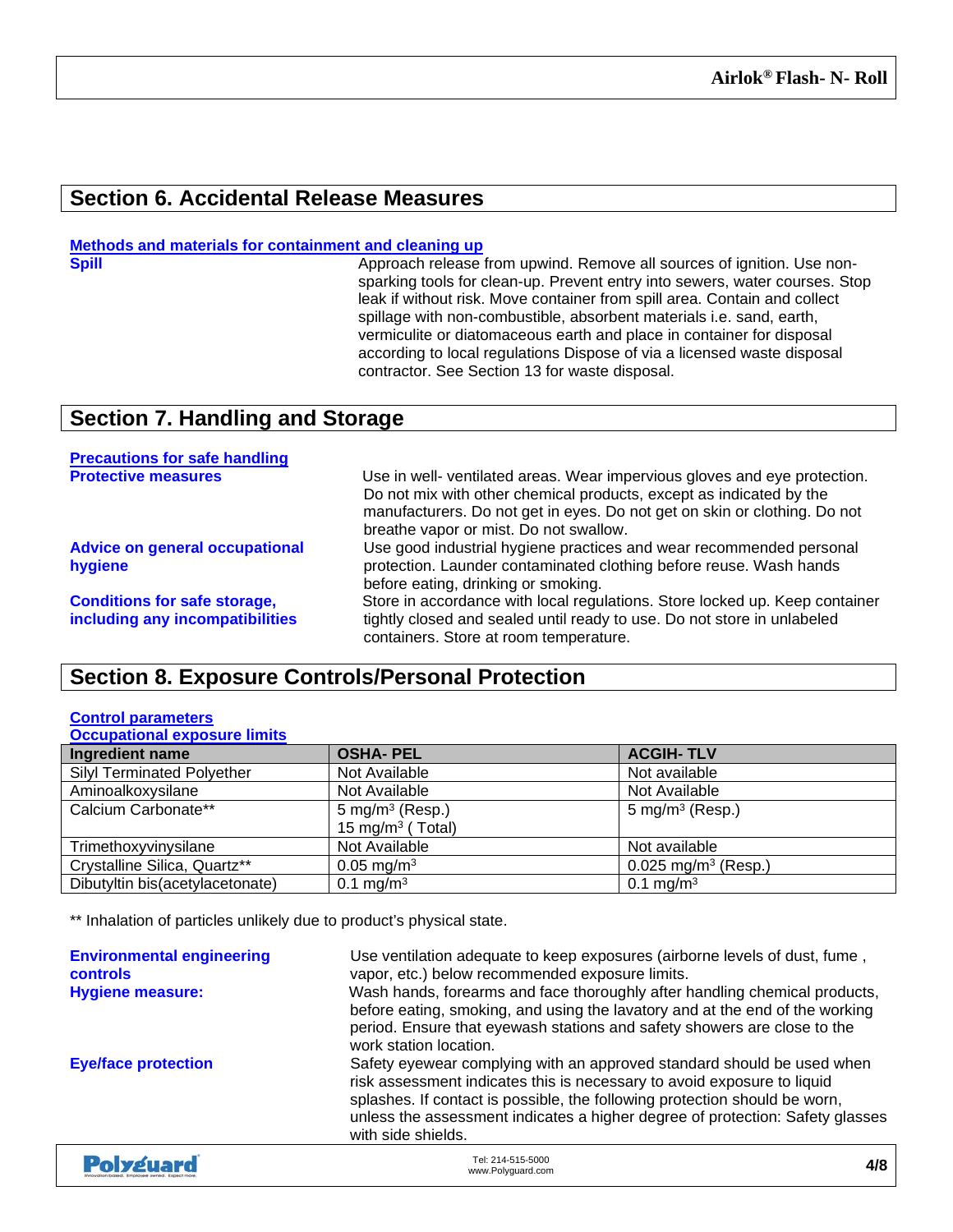### **Section 8. Exposure Controls/Personal Protection**

#### **Skin Protection**

**Hand protection** Wear impervious gloves, such as nitrile. **Body protection**<br> **Other skin protection**<br>
Wear appropriate footwear and a Wear appropriate footwear and any additional skin protection measures should be selected based on the task being preformed and the risks involved. **Respiratory protection** Use a properly fitted, air purifying or supplied air respirator complying with an approved standard if a risk assessment indicates this is necessary. Respirator selection must be based on known or anticipated exposure levels, the hazards of the product and the safe working limits of the selected respirator.

### **Section 9. Physical and Chemical Properties**

**Appearance Physical state Physical state Paste/Gel liquid Color** Gray **Odor** Mint like **Odor threshold** Mild **pH**<br> **pH** No data available<br> **Melting point**<br> **Melting point Boiling point**<br> **Boiling point**<br> **Elash Point**<br> **Not available Flash Point**<br> **Evaporation rate:**<br> **Evaporation rate:**<br> **No data available Evaporation rate: Lower & upper explosive (flammable) limits Vapor density**<br> **Vapor pressure**<br> **Vapor pressure Vapor pressure** No data availal<br> **Relative density**<br> **Relative density**<br> **Relative density Relative density Solubility Insoluble Partition coefficient: noctanol/water Auto- ignition temperature** No data available **Decomposition temperature** No data available **Viscosity** 50,000-80,000 cps **VOC** < 17 g/l. less water and exempt solvents

**Melting point** No data available **Flammability (solid, gas)** Not flammable/ not combustible Lower: No data available Upper: No data available No data available

### **Section 10. Stability and Reactivity**

**Hazardous decomposition products**

**Reactivity Reactivity** No dangerous reaction known under conditions of normal use.<br> **Chemical stability** This product is stable under normal storage conditions. This product is stable under normal storage conditions. **Possibility of hazardous reactions** No dangerous reaction known under conditions of normal use.<br> **Conditions to avoid:** Formation of Heat. Incompatible materials. Heat. Incompatible materials. **Incompatible materials Strong oxidizing agents. Water and moisture.** Carbon oxides. Nitrogen Oxides (NOx). Aldehydes. Methanol.

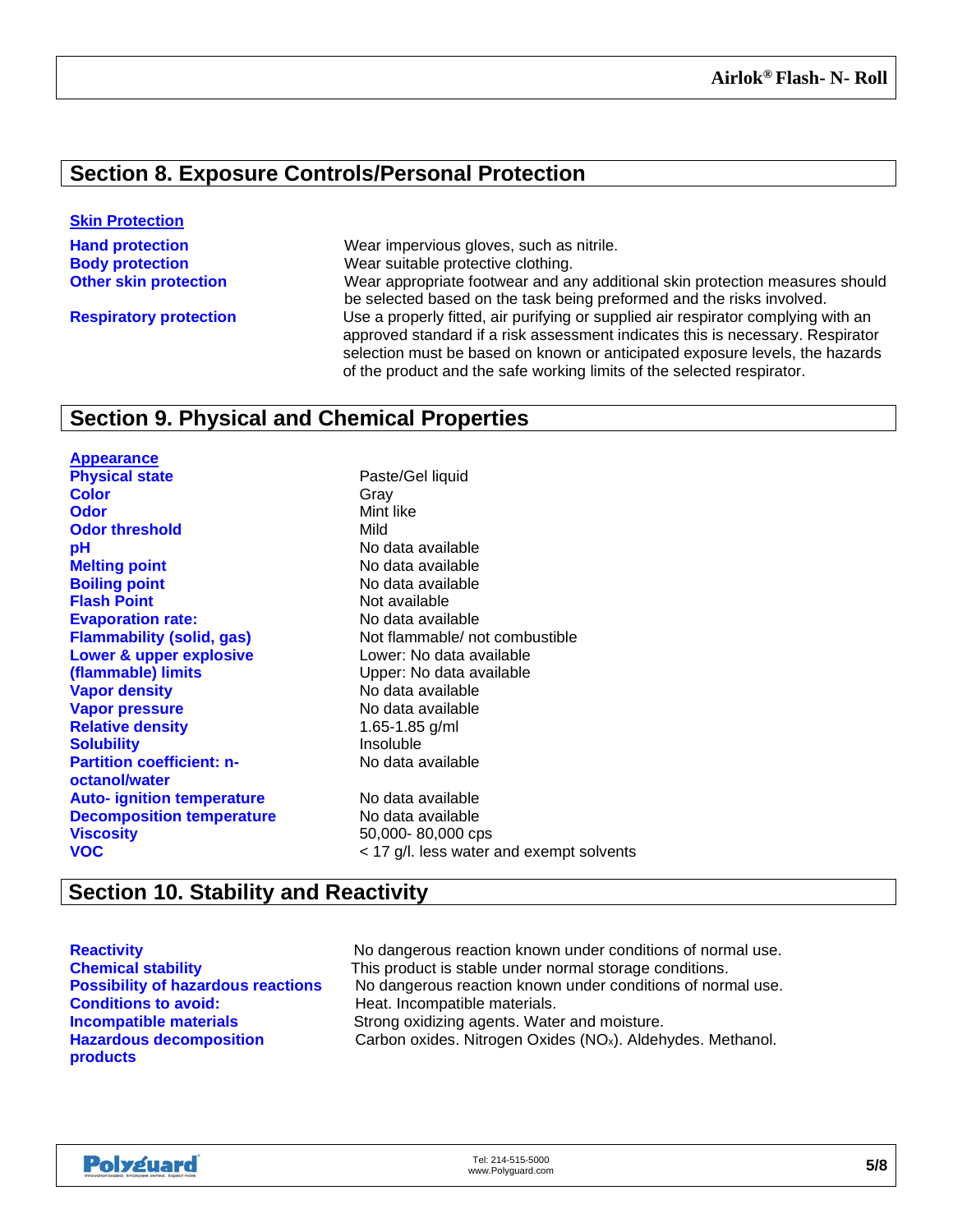## **Section 11. Toxicological Information**

| <b>Likely routes of exposure</b> | Skin contact, eye contact, inhalation and ingestion.                                                                                                                                                                                                                                                               |
|----------------------------------|--------------------------------------------------------------------------------------------------------------------------------------------------------------------------------------------------------------------------------------------------------------------------------------------------------------------|
| Eye contact                      | Causes serious eye irritation. Symptoms may include discomfort or pain,<br>excess blinking and tear production, with marked redness and swelling of the<br>conjunctiva.                                                                                                                                            |
| <b>Inhalation</b>                | May cause respiratory tract irritation. May cause damage to organs through<br>prolonged or repeated exposure. This product contains crystalline silica.<br>Prolonged or repeated inhalation of respirable crystalline silica from this<br>product can cause silicosis, a serious disabling and fatal lung disease. |
| <b>Skin contact</b>              | May cause skin irritation. Handling can cause dry skin, discomfort, irritation<br>and dermatitis. May cause an allergic skin reaction                                                                                                                                                                              |
| <b>Ingestion</b>                 | Maybe harmful if swallowed. Ingestion may cause discomfort and/or distress,<br>nausea or vomiting                                                                                                                                                                                                                  |

| Acute Toxicity (ATE <sub>mix</sub> = 5,530 mg/kg) |               |                            |
|---------------------------------------------------|---------------|----------------------------|
| <b>Chemical name</b>                              | <b>LC50</b>   | <b>LD 50</b>               |
| <b>Silyl Terminated Polyether</b>                 | Not Available | Not Available              |
| Aminoalkoxysilane                                 | Not Available | Oral: $> 7,500$ mg/kg, rat |
| Calcium Carbonate                                 | Not Available | Oral: $> 6,450$ mg/kg, rat |
| Trimethoxyvinysilane                              | Not Available | Oral: $> 7,000$ mg/kg, rat |
| Crystalline Silica, Quartz                        | Not Available | Oral: > 10,000 mg/kg, rat  |
| Dibutyltin bis(acetylacetonate)                   | Not Available | Oral: 1,864 mg/kg, rat     |

| Carcinogenicity                                                                       |                                |  |
|---------------------------------------------------------------------------------------|--------------------------------|--|
| <b>Chemical listed as Carcinogens or Potential Carcinogen</b><br><b>Chemical Name</b> |                                |  |
|                                                                                       | (NTP, IARC, OSHA, ACGIH, CP65) |  |
| <b>Silyl Terminated Polyether</b>                                                     | Not listed                     |  |
| Aminoalkoxysilane                                                                     | Not listed                     |  |
| Calcium Carbonate                                                                     | Not listed                     |  |
| Trimethoxyvinysilane                                                                  | Not listed                     |  |
| Crystalline Silica, Quartz                                                            | N-2, I-1, O-1, ACGIH-A2, CP65  |  |
| Dibutyltin bis(acetylacetonate)                                                       | Not listed                     |  |

### **Delayed, Immediate and Chronic Effects of Short and Long Term Exposure.**

| <b>Short-Term</b>                       |                                          |  |
|-----------------------------------------|------------------------------------------|--|
| <b>Skin Corrosion/Irritation</b>        | May cause skin irritation                |  |
| <b>Serious eye Damage/Irritation</b>    | Causes serious eye irritation            |  |
| <b>Respiratory Sensitization</b>        | Not classified                           |  |
| <b>Skin Sensitization</b>               | May cause an allergic reaction           |  |
| <b>STOT-Single exposure</b>             | May cause respiratory irritation         |  |
| <b>Aspiration Hazard</b>                | Not classified                           |  |
| Long-Term                               |                                          |  |
| Carcinogenicity                         | May cause cancer                         |  |
| <b>Germ cell Mutagenicity</b>           | Not classified                           |  |
| <b>Reproductive Toxicity</b>            | May damage fertility or the unborn child |  |
| <b>STOT- Repeated exposure</b>          | Not classified                           |  |
| <b>Synergistic/Antagonistic Effects</b> | Not classified                           |  |

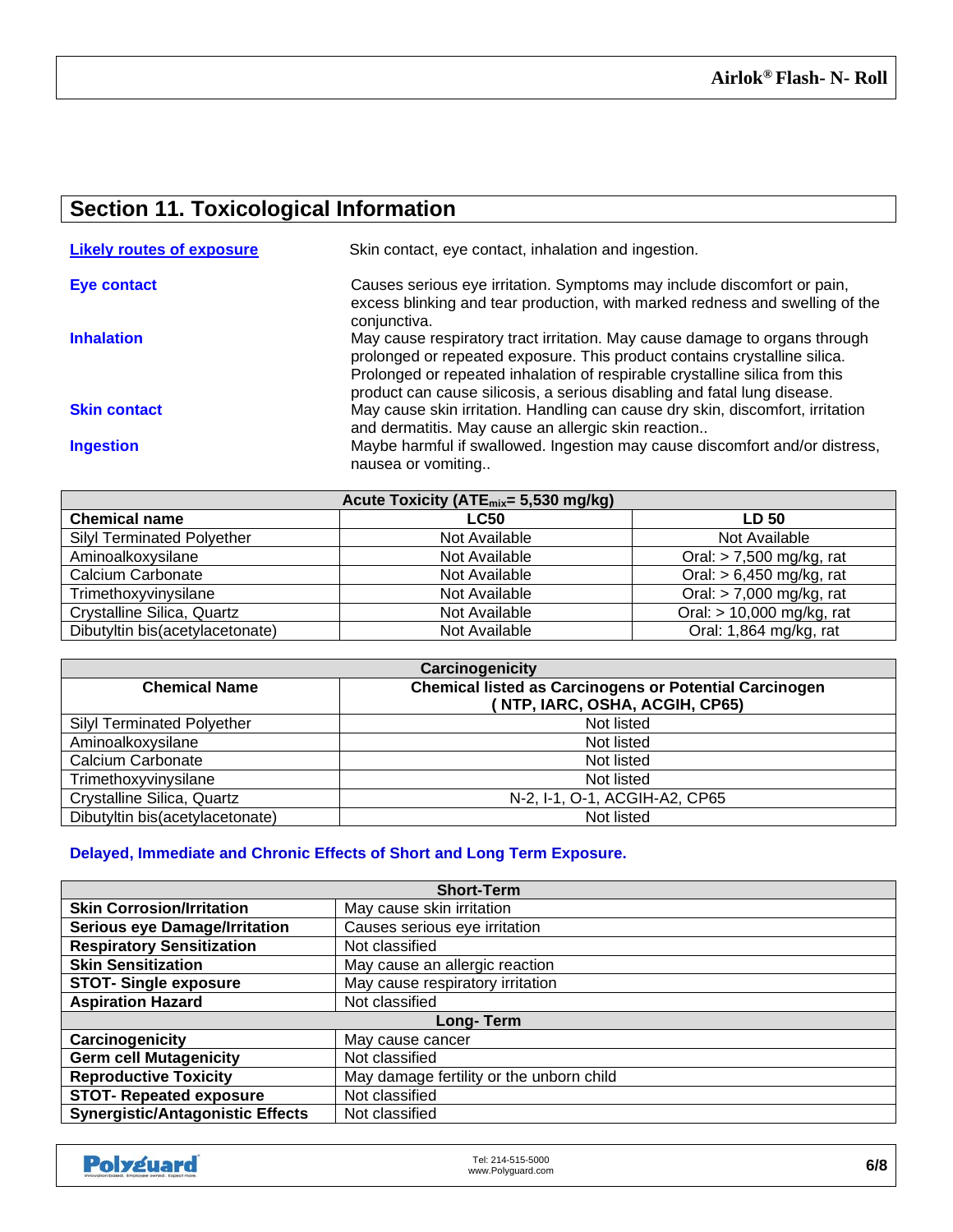### **Section 12. Ecological Information**

**Ecotoxicity Example 20 Interval 20 Increment May cause long-term adverse effects to the aquatic environment. Keep from** entry into sewers and waterways.

| <b>Ecotoxicity</b>                |                            |                             |
|-----------------------------------|----------------------------|-----------------------------|
| <b>Chemical Name</b>              | EC50/NOEC-48 hours         | <b>LC50/NOEC-96 hours</b>   |
| <b>Silyl Terminated Polyether</b> | Not available              | Not available               |
| Aminoalkoxysilane                 | 81 mg/l, Daphnia magna     | 597 mg/l, Brachydanio rerio |
| <b>Calcium Carbonate</b>          | Not available              | Not available               |
| Trimethoxyvinysilane              | 168.7 mg/l, Daphnia magna  | 597 mg/l, Brachydanio rerio |
| Crystalline Silica, Quartz        | Not available              | Not available               |
| Dibutyltin bis(acetylacetonate)   | 0.0036 mg/l, Daphnia magna | Not available               |

| <b>Persistence and degradability</b> |  |
|--------------------------------------|--|
| <b>Bioaccumulation</b>               |  |
| <b>Mobility in Soil</b>              |  |
| <b>Other adverse effects</b>         |  |

**Performation available. No information available.** No information available. **No information available.** 

### **Section 13. Disposal Considerations**

**Disposal methods** Dispose of contents/containers in accordance with all local, state, tribal, provincial, and federal regulations.

### **Section 14. Transportation Information**

### **DOT/IATA**

|                               | <b>DOT</b> Classification | <b>IATA</b>   |
|-------------------------------|---------------------------|---------------|
| <b>UN Number</b>              | Not Regulated             | Not Regulated |
| <b>UN Proper Shipping</b>     | Not Regulated             | Not Regulated |
| <b>Name</b>                   |                           |               |
| <b>Transportation hazard</b>  | N/A                       | N/A           |
| class                         |                           |               |
| <b>Packing Group</b>          | N/A                       | N/A           |
| <b>Additional Information</b> |                           |               |